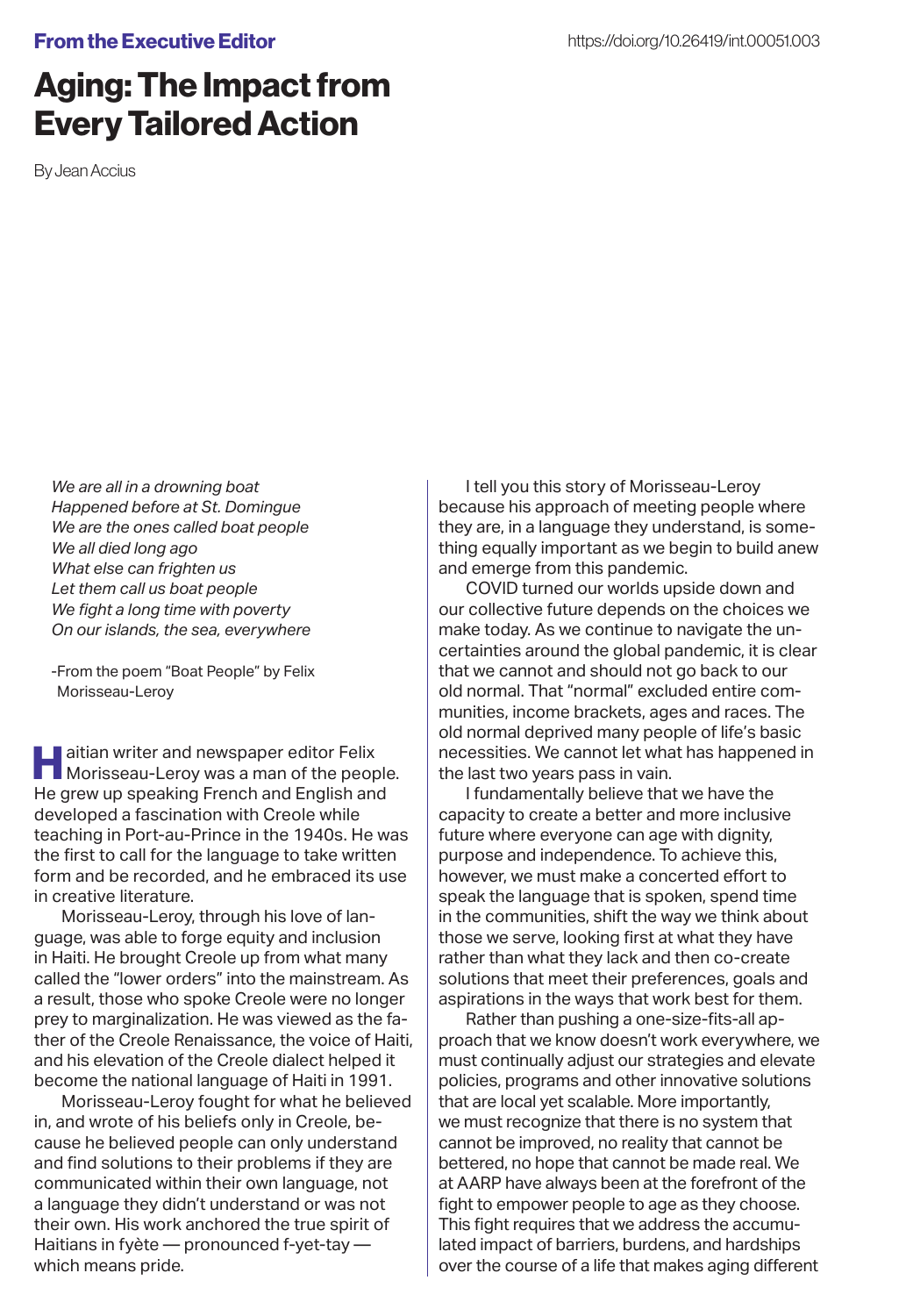## Rather than pushing a one-size-fits-all approach that we know doesn't work everywhere, we must continually adjust our strategies and elevate policies, programs and other innovative solutions that are local yet scalable.

for some, in both number and quality of years. We fight for each of us to help all of us.

In the following pages of this issue, you'll learn from some innovative examples that do just that, as we highlight unique solutions in some countries in Latin America and around the world.

This issue of our Journal, with a special focus on Latin America, is especially important to me. I was born in Haiti and spent my childhood there with my family. As a college student, I traveled to Panama on a study trip and learned about the culture and the people of that beautiful country. Today, as an executive at AARP, I look back on those times and experiences and can see how they influenced who I am today and, from a broader perspective, why the work we do matters.

At AARP, we help shape policies to increase healthy longevity, empower people and make systems equitable so everyone has the means to match their aspirations in health and life.

Things are changing fast. Rather than thinking about overcoming obstacles as a measure of success, we need to think about removing or preventing these obstacles in the first place. Our collaborations around the world can shift problem-solving strategies toward preventing age-related issues in the first place so that we have fewer problems to solve later, as people age.

Centered around aging across the lifespan in Latin America and highlighting the region's diverse populations, this issue of The Journal explores the successful strategies and innovations that are helping to provide people of all cultures in the region with access to health and high-quality and affordable long-term care.

All the world's countries have histories of surviving struggle and strife and all, in some way, continue to do so. It is up to us to set the stage for how we keep our nations moving forward and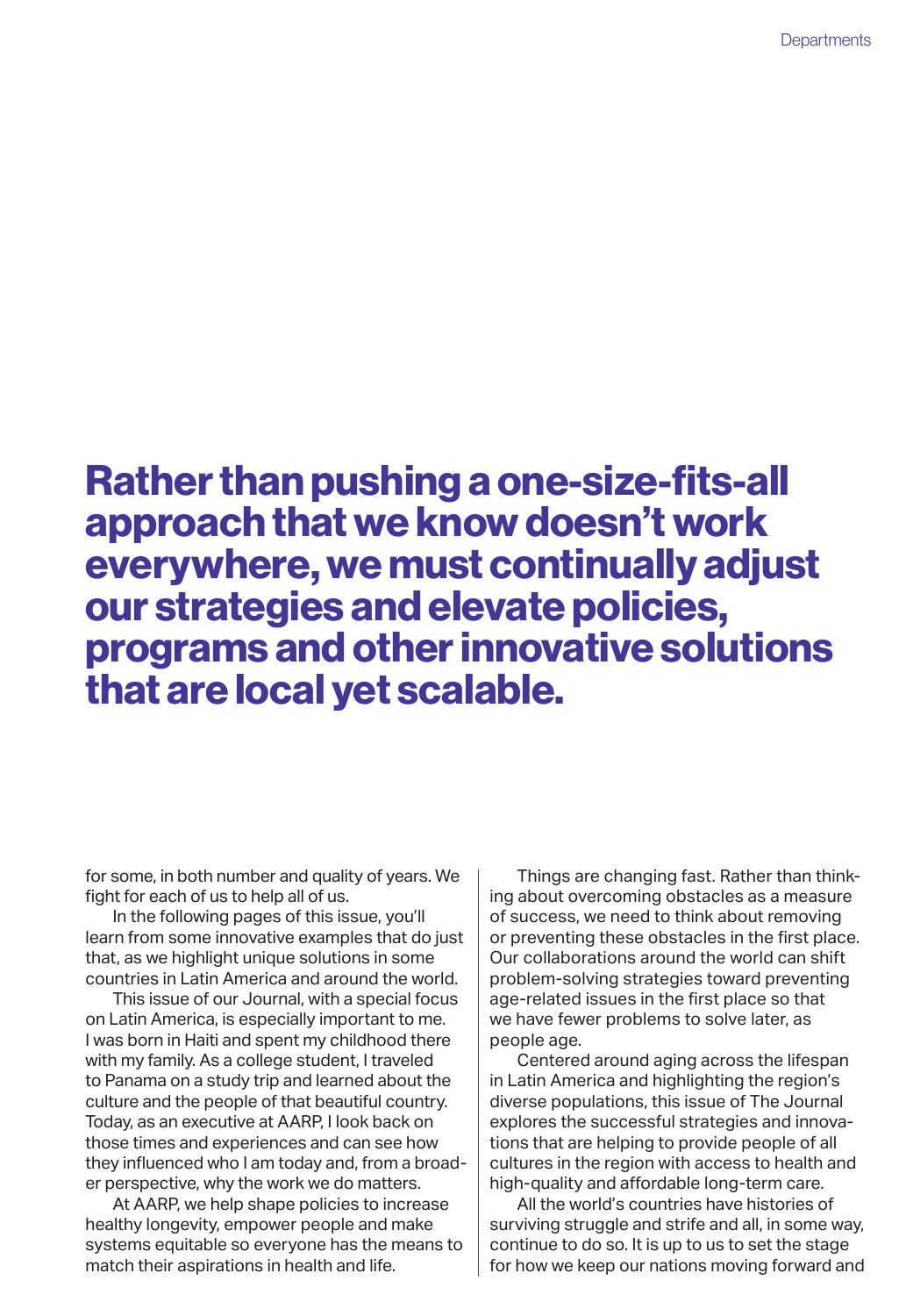## We have an opportunity to construct a future that builds wealth, strengthens health, and ensures the same opportunities that benefit the privileged also benefit those historically marginalized and everyone in between.

ensuring we can all age with healthy longevity. Everyone at every age deserves the chance to grow old and see the influences of the generations to come.

In the photos on the opposite page, I am four years old in Haiti, 19 years old in Panama, and 42 years old in the United States. They are here for a reason. I encourage you, our readers, to find pictures of yourself at various ages and life stages, then line them up: Just watch yourself grow older. At each stage, think about the opportunities you had and the opportunities you needed. Think about those things that may have been in place during each of those stages to put you on a more secure path for the future — and think about those things that may not have been in place. Then, fast-forward to today, and imagine your four-year-old neighbor down the street and reflect on what needs to be in place now for them to age well across their lifespan. Think about your 18-year-old niece and what she needs to ensure economic stability and growth in her future. Then, think about the things you do today — and can do today — to build better systems and a better world so that when they are 42, 52, or 92, they have what they need to fully participate in society and contribute to the generations that come after them.

None of us achieves success or feels fulfilled on our own. My grandmother was the one who raised me in Haiti. The images are clear in my mind, in spite of the decades that have passed: my grandmother, waking up well before the sun rose in Haiti, lifting up her basket of goods and placing it over her head, and heading off to the marketplace. In the evenings, I'd see her return, exhausted after a long day but visibly content — no doubt in knowing she was successful in providing her family with food. What she would say, often in those moments, also can shape the actions we take from the research on these pages.

*"Pran swen lòt moun vle di pran swen avni w."*